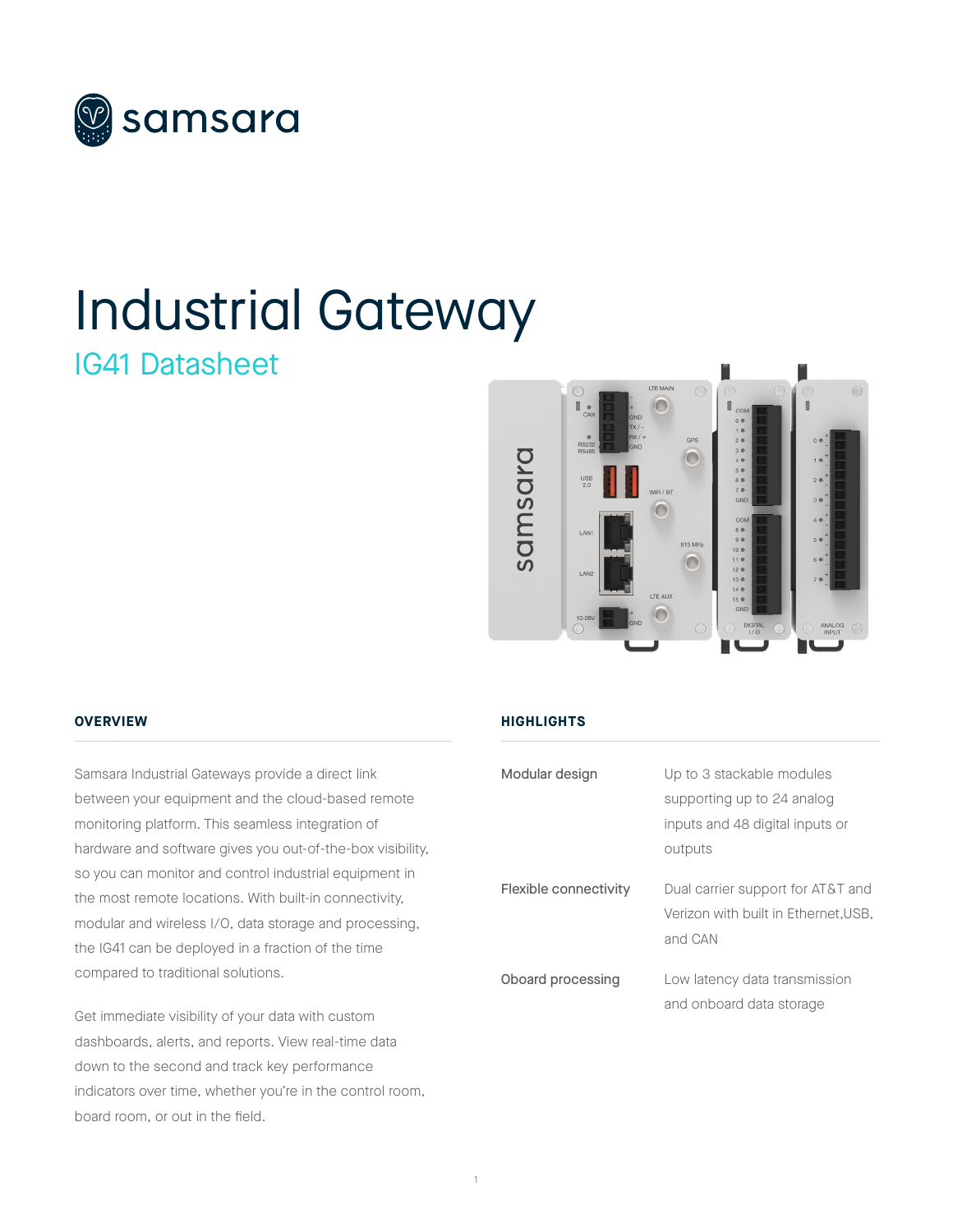### **ENCLOSURE**

| Dimensions (WxHxD) | 100 mm x 86 mm x 102 mm |                                 |
|--------------------|-------------------------|---------------------------------|
| Weight             | $0.68$ kg $(1.5$ lbs)   |                                 |
| Mounting           | DIN-rail, Wall mount    |                                 |
| System LED         | <b>LED State</b>        | Indicates                       |
|                    | <b>Blinking White</b>   | Device is starting up           |
|                    | <b>Blinking Green</b>   | Establishing connectivity       |
|                    | Solid Green             | Connected to the Samsara Cloud  |
|                    | Solid Yellow            | Reboot system                   |
|                    | Solid Red               | Error - contact Samsara support |
|                    |                         |                                 |

| RS-232/RS-485 LED | <b>LED State</b> | Indicates               |
|-------------------|------------------|-------------------------|
|                   | Solid Orange     | RS232 device configured |
|                   | Solid Blue       | RS485 device configured |

| <b>CAN LED</b> | <b>LED State</b> | Indicates      |
|----------------|------------------|----------------|
|                | Solid Blue       | CAN configured |

### **ENVIRONMENTAL**

| Operating temperature | $-30^{\circ}$ C to $+70^{\circ}$ C ( $-22^{\circ}$ F to $+158^{\circ}$ F) |
|-----------------------|---------------------------------------------------------------------------|
| Storage temperature   | $-40^{\circ}$ C to $+85^{\circ}$ C ( $-40^{\circ}$ F to $+185^{\circ}$ F) |
| Operating humidity    | 10% RH to 90% RH, noncondensing                                           |
| Storage humidity      | 5% RH to 95% RH, noncondensing                                            |
| Ingress protection    | IP20                                                                      |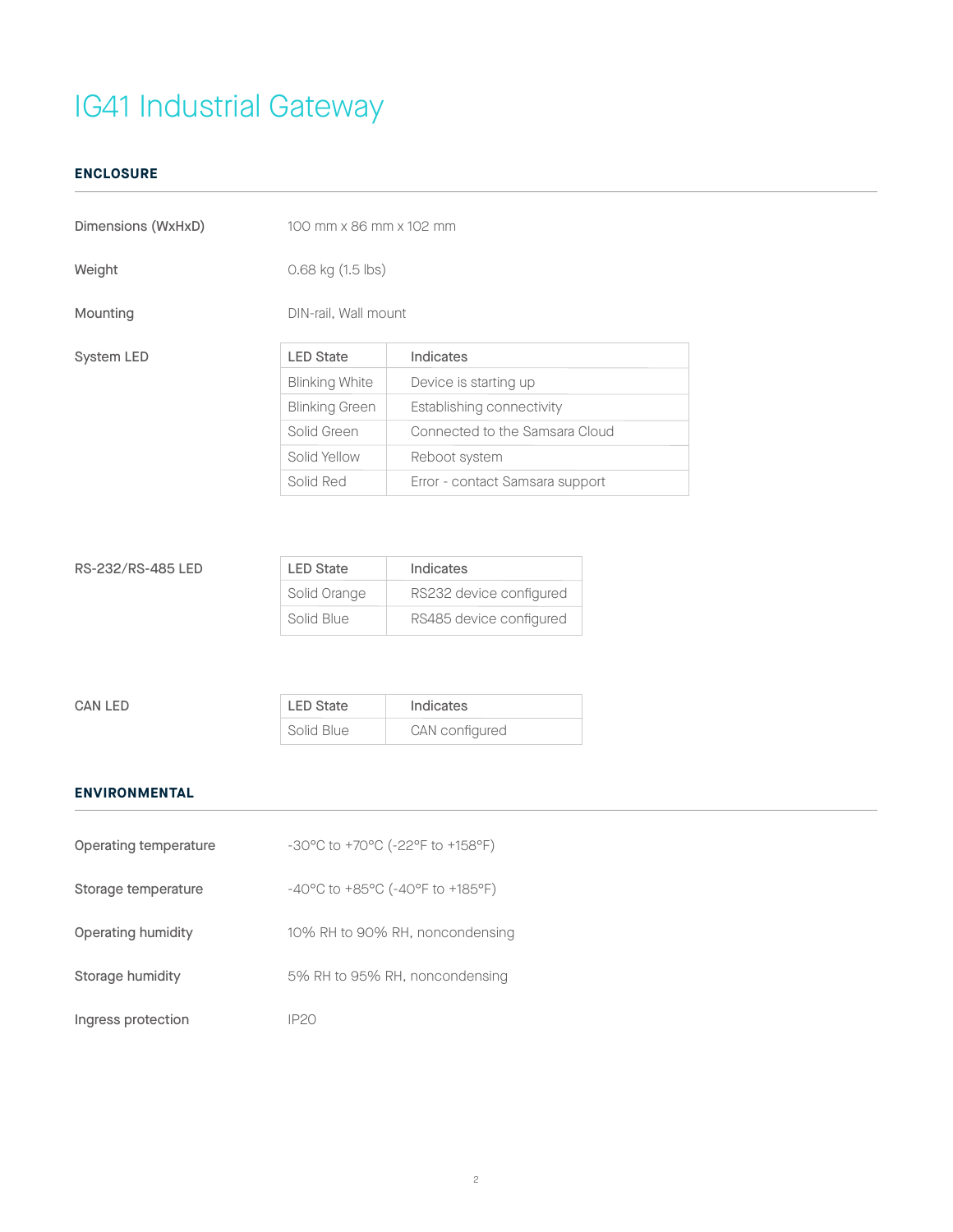#### **POWER**

| Power requirement         | 10-28 VDC   |
|---------------------------|-------------|
| Typical power consumption | 8 W nominal |
| Maximum power consumption | 36 W        |

### **SHOCK & VIBRATION**

| Free fall           | IEC 60068-2-32 (Freefall)                                  |
|---------------------|------------------------------------------------------------|
| Operating shock     | IEC 60068-2-27, half-sine wave, 30G 11ms, 18 shocks        |
|                     | IEC 60068-2-27, half-sine wave, 50G 3ms, 18 shocks         |
| Operating vibration | IEC 60068-2-64, 5~500 Hz, 5Grms, 30 min/axis, total 90 min |
|                     | IEC 60068-2-6, 10~500 Hz, 5G, 30 min/axis, total 90 min    |

### **SAFETY, HAZARDOUS LOCATIONS, & COMPLIANCE**

| Hazardous locations           | US (UL)<br>Class I, Division 2, Groups A, B, C, D, Temperature Class T4<br>Class I, Zone 2, Group IIC |
|-------------------------------|-------------------------------------------------------------------------------------------------------|
| Safety & hazardous            | $\cdot$ UL/IEC 61010-1 (Safety)                                                                       |
| locations standards           | • UL/IEC 61010-2-201 (Safety)                                                                         |
|                               | • UL 121201, CSA C22.2#213 (Hazardous Locations)                                                      |
| Electromagnetic compatibility | ⋅FCC 47 CFR Part 15B. Class A<br>$\cdot$ ICES-003 (ITE)                                               |

Note: In the United States (per FCC 47 CFR), Class A equipment is intended for use in commercial, light-industrial, and heavy-industrial locations. In Europe, Canada, Australia and New Zealand (per CISPR 11) Class A equipment is intended for use only in heavy-industrial locations.

For use in hazardous locations, device needs to be installed in a tool secured NEMA 4X enclosure.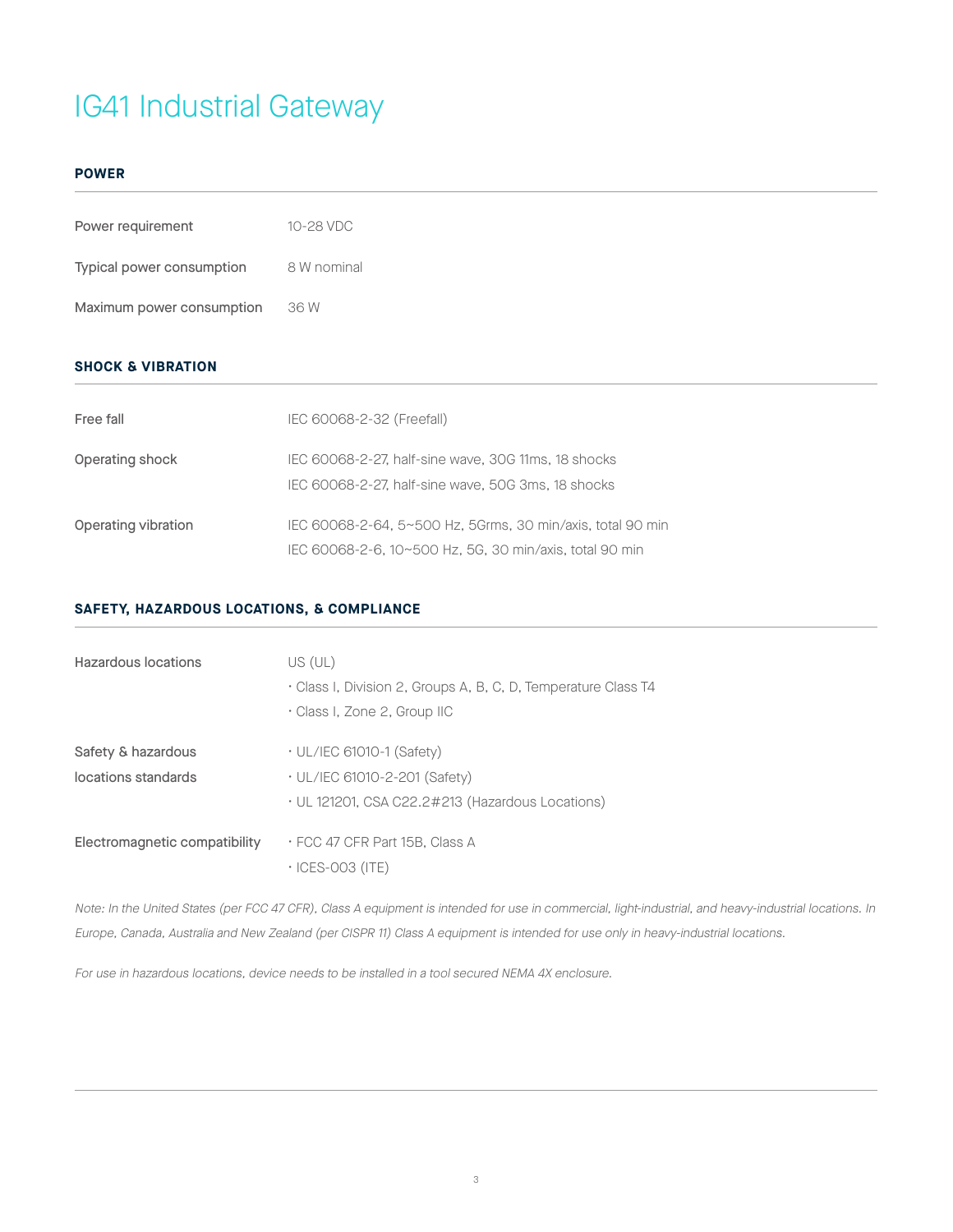### **STORAGE**

| Data storage | Stores 1 week of data across 50 registers sampling on a per second basis and transmits data to |
|--------------|------------------------------------------------------------------------------------------------|
|              | the cloud for unlimited cloud storage within duration of contract.                             |

### **NETWORK/ETHERNET**

| Number of ports       | $\mathbf{C}$                                                   |
|-----------------------|----------------------------------------------------------------|
| Network interface     | 10Base-T, 100Base-TX, and 1000Base-T Ethernet                  |
| Compatibility         | <b>IEEE 802.3</b>                                              |
| Communication rates   | 10 Mbps, 100 Mbps, 1000 Mbps auto-negotiated                   |
| Connector             | <b>RJ45</b>                                                    |
| Ethernet protocols    | Modbus TCP                                                     |
| <b>WIFI</b>           |                                                                |
| WAN connectivity      | WiFi: 802.11 a/b/g/n/ac WiFi/WLAN client for remote connection |
| Frequencies supported | 1×1 2.4/5 GHz                                                  |
| Security              | WPA2, WPA                                                      |
| Antenna connector     | RP-SMA male connector                                          |
| <b>CELLULAR</b>       |                                                                |

| <b>3G Frequencies</b> | WCDMA B2/B5             |
|-----------------------|-------------------------|
| <b>4G Frequencies</b> | CAT 4 LTE B2/4/5/12/13  |
| Carrier support       | AT&T. Verizon           |
| Antenna connector     | 2x SMA female connector |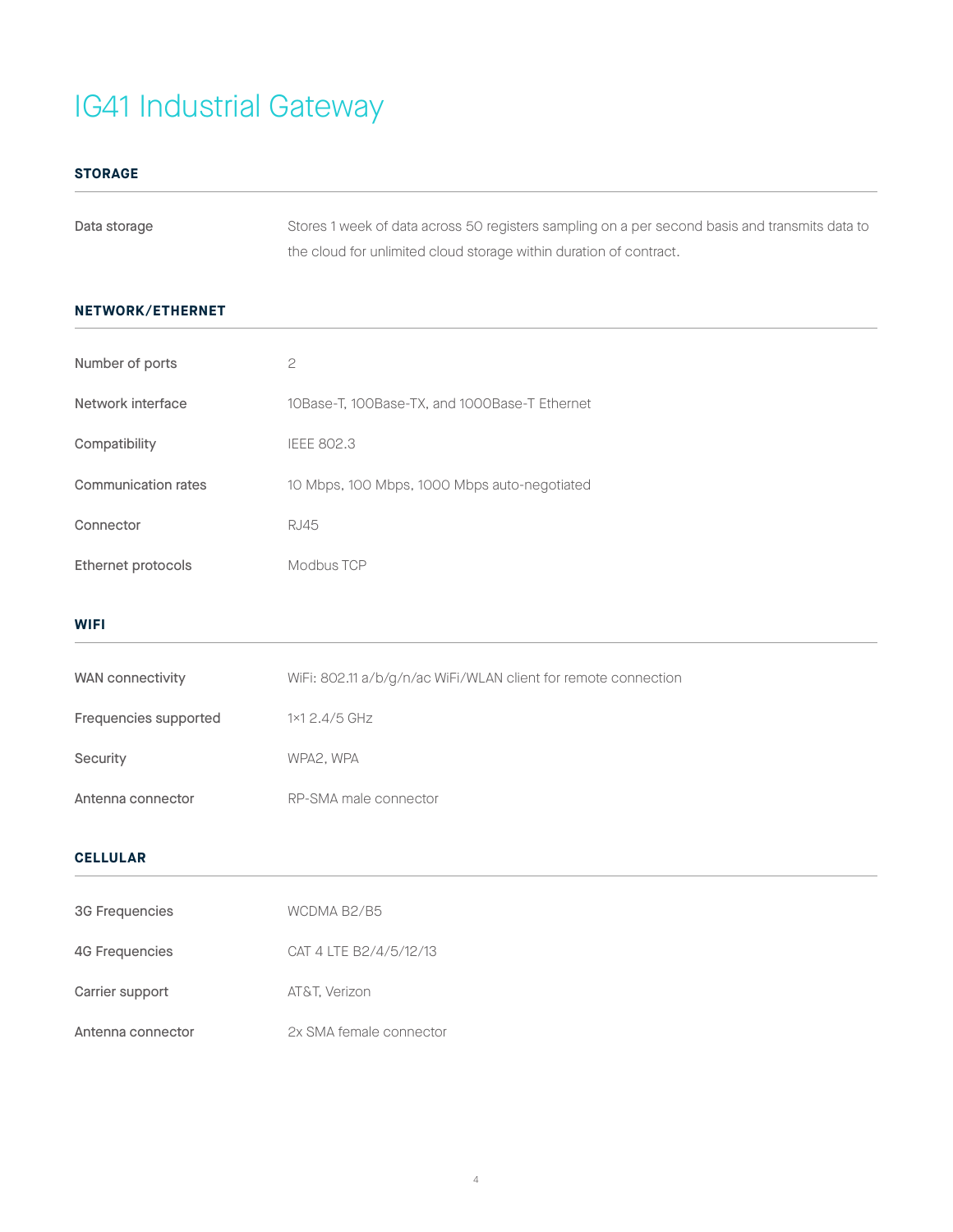### **LOW ENERGY WIRELESS**

| Compatibility     | Works with up to 12 Samsara proprietary low-energy wireless sensors |
|-------------------|---------------------------------------------------------------------|
| Range             | 2.4GHz: 30m (line of sight)                                         |
| <b>RS-232</b>     |                                                                     |
| Number of ports   | 1 configurable between 232/485                                      |
| Port type         | 3-pin screw terminal                                                |
| Maximum baud rate | 115,200 bps                                                         |
| Data bits         | 5, 6, 7, 8                                                          |
| Stop bits         | 1, 2                                                                |
| Parity            | Odd, Even, None                                                     |
| Flow control      | XON/XOFF                                                            |
| Voltage level     | $\pm\Theta$ V                                                       |
| Serial protocols  | Modbus RTU                                                          |

### **RS-485**

| Number of ports   | 1 configurable between 232/485 |  |  |
|-------------------|--------------------------------|--|--|
| Port type         | 3-pin screw terminal           |  |  |
| Maximum baud rate | 115,200 bps                    |  |  |
| Data bits         | 5, 6, 7, 8                     |  |  |
| Stop bits         | 1, 2                           |  |  |
| Parity            | Odd, Even, None                |  |  |
| Flow control      | XON/XOFF                       |  |  |
| Wire mode         | 2-wire, Half-duplex            |  |  |
| Voltage level     | $O-5V$                         |  |  |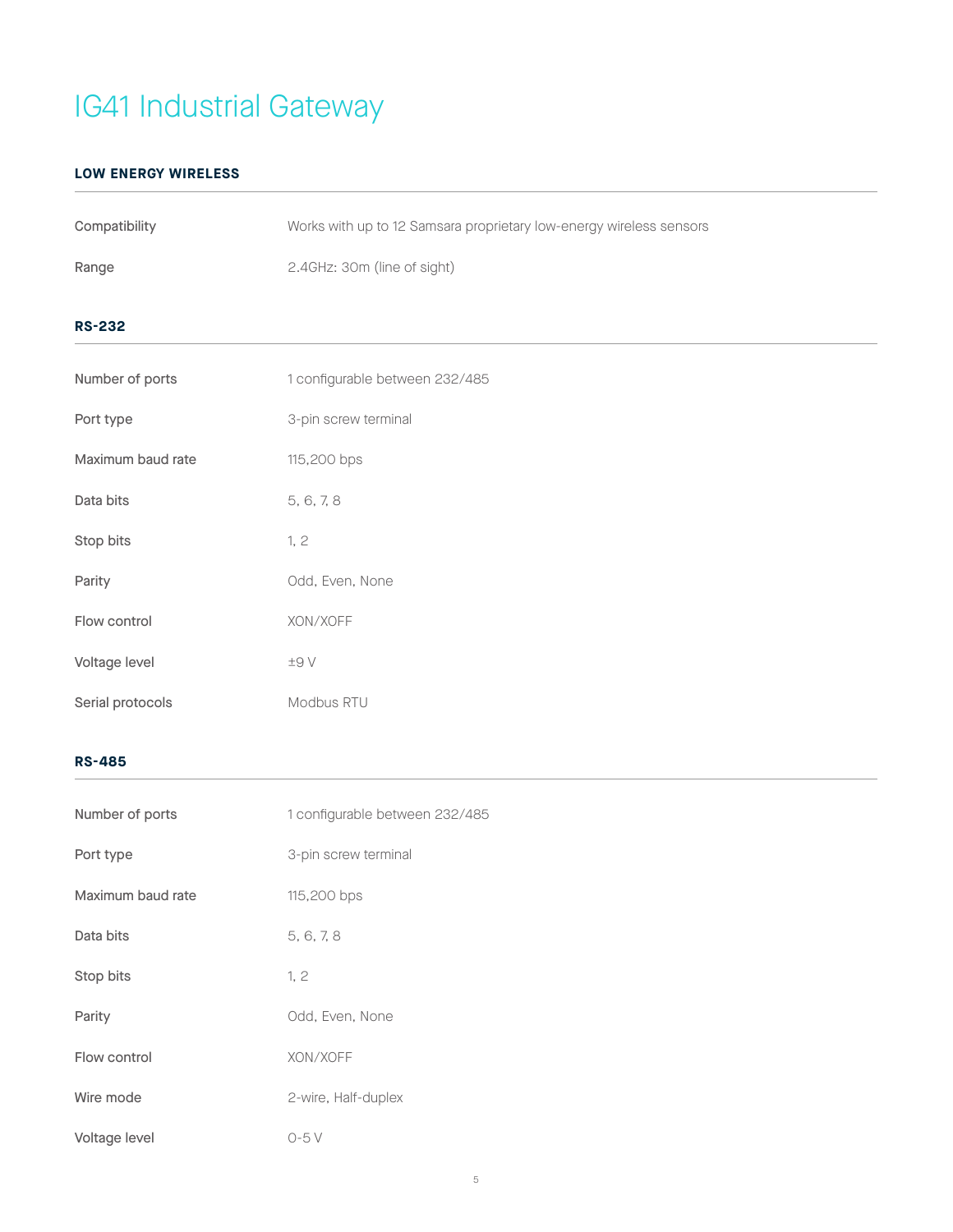**CAN**

| Max baud rate          | 500 kbps                                         |  |  |
|------------------------|--------------------------------------------------|--|--|
| CAN termination        | Software configurable 120 Ohm termination        |  |  |
| Standard compatibility | ISO 11898-2                                      |  |  |
| <b>USB</b>             |                                                  |  |  |
| Number of ports        | $\mathbf{S}$                                     |  |  |
| Type                   | USB 2.0 Type A                                   |  |  |
| Max current per port   | 1.5A                                             |  |  |
| <b>GPS</b>             |                                                  |  |  |
| <b>GNSS</b>            | Supports GPS L1, GLONASS L1, and Galileo         |  |  |
| Antenna connection     | 1x SMA - female external active antenna required |  |  |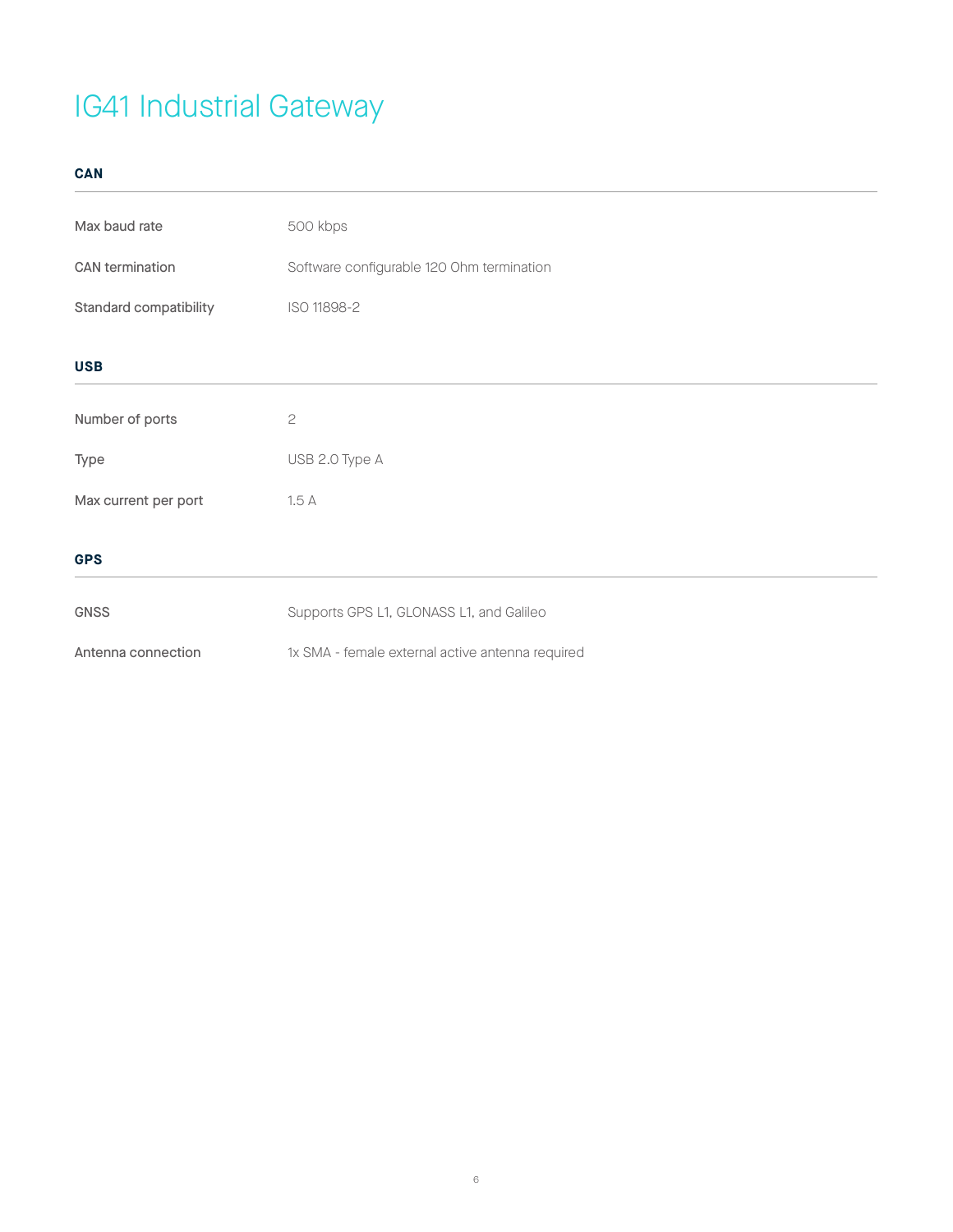#### **FEDERAL COMMUNICATION COMMISSION INTERFERENCE STATEMENT**

This equipment has been tested and found to comply with the limits for a Class B digital device, pursuant to Part 15 of the FCC Rules. These limits are designed to provide reasonable protection against harmful interference in a residential installation. This equipment generates, uses and can radiate radio frequency energy and, if not installed and used in accordance with the instructions, may cause harmful interference to radio communications. However, there is no guarantee that interference will not occur in a particular installation. If this equipment does cause harmful interference to radio or television reception, which can be determined by turning the equipment off and on, the user is encouraged to try to correct the interference by one of the following measures:

- Reorient or relocate the receiving antenna
- Increase the separation between the equipment and receiver
- Connect the equipment into an outlet on a circuit different from that to which the receiver is connected
- Consult the dealer or an experienced radio/TV technician for help

FCC Caution: Any changes or modifications not expressly approved by the party responsible for compliance could void the user's authority to operate this equipment.

This device complies with Part 15 of the FCC Rules. Operation is subject to the following two conditions: (1) This device may not cause harmful interference, and (2) this device must accept any interference received, including interference that may cause undesired operation.

FCC Caution: Any changes or modifications not expressly approved by the party responsible for compliance could void the user's authority to operate this equipment.

#### FCC Radiation Exposure Statement

This equipment complies with FCC radiation exposure limits set forth for an uncontrolled environment. This equipment should be installed and operated with minimum distance 20cm between the radiator & your body.

This transmitter must not be co-located or operating in conjunction with any other antenna or transmitter.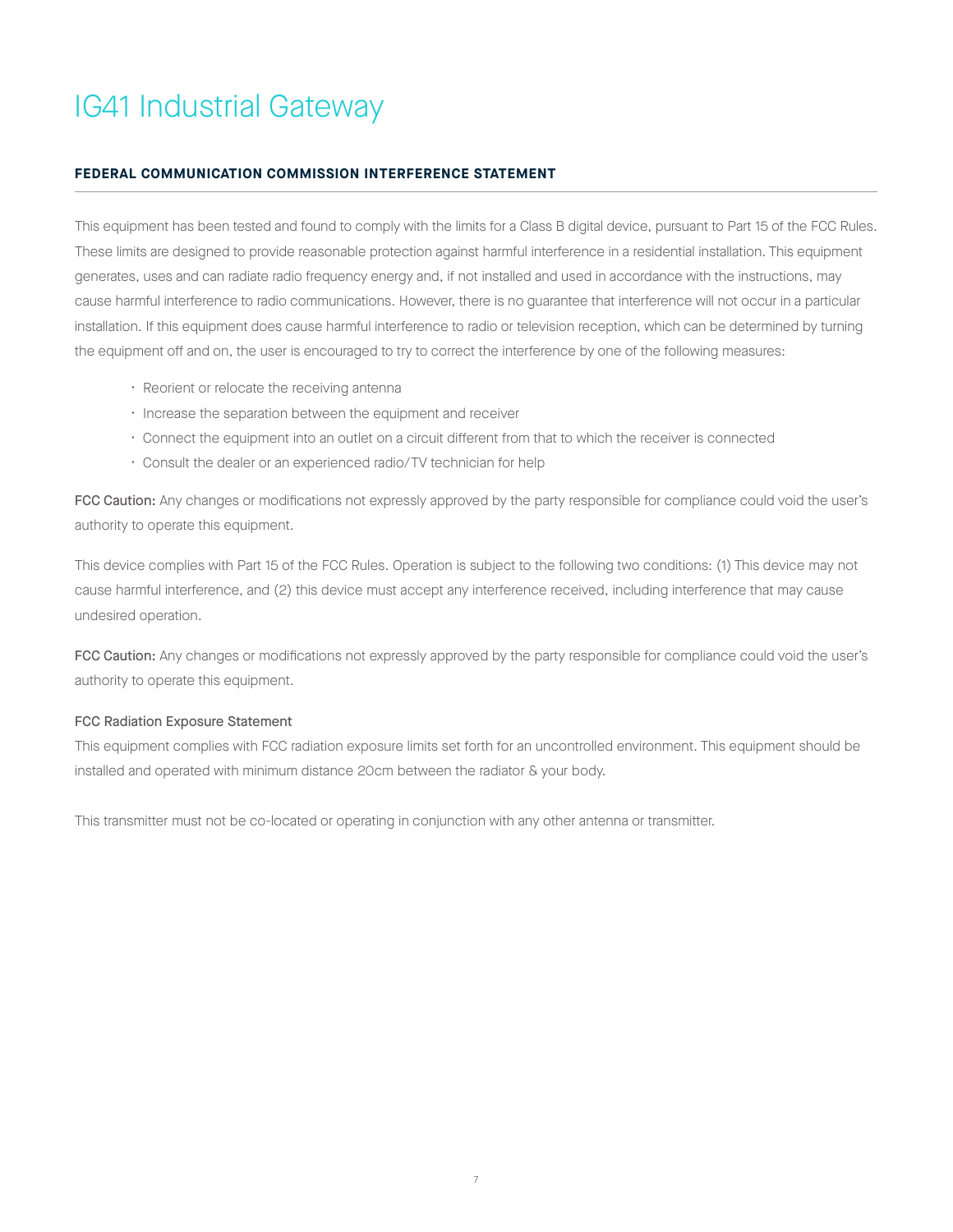### **INDUSTRY CANADA STATEMENT**

This device contains licence-exempt transmitter(s)/receiver(s) that comply with Innovation, Science and Economic Development Canada's licence-exempt RSS(s). Operation is subject to the following two conditions:

(1) This device may not cause interference

(2) This device must accept any interference, including interference that may cause undesired operation of the device

L'émetteur/récepteur exempt de licence contenu dans le présent appareil est conforme aux CNR d'Innovation, Sciences et Développement économique Canada applicables aux appareils radio exempts de licence. L'exploitation est autorisée aux deux conditions suivantes :

(1) L'appareil ne doit pas produire de brouillage;

(2) L'appareil doit accepter tout brouillage radioélectrique subi, même si le brouillage est susceptible d'en compromettre le fonctionnement.

This radio transmitter [IC: 21492-1041] has been approved by Innovation, Science and Economic Development Canada to operate with the antenna types listed below, with the maximum permissible gain indicated. Antenna types not included in this list that have a gain greater than the maximum gain indicated for any type listed are strictly prohibited for use with this device.

Le présent émetteur radio [IC: 21492-1041] a été approuvé par Innovation, Sciences et Développement économique Canada pour fonctionner avec les types d'antenne énumérés ci dessous et ayant un gain admissible maximal. Les types d'antenne non inclus dans cette liste, et dont le gain est supérieur au gain maximal indiqué pour tout type figurant sur la liste, sont strictement interdits pour l'exploitation de l'émetteur.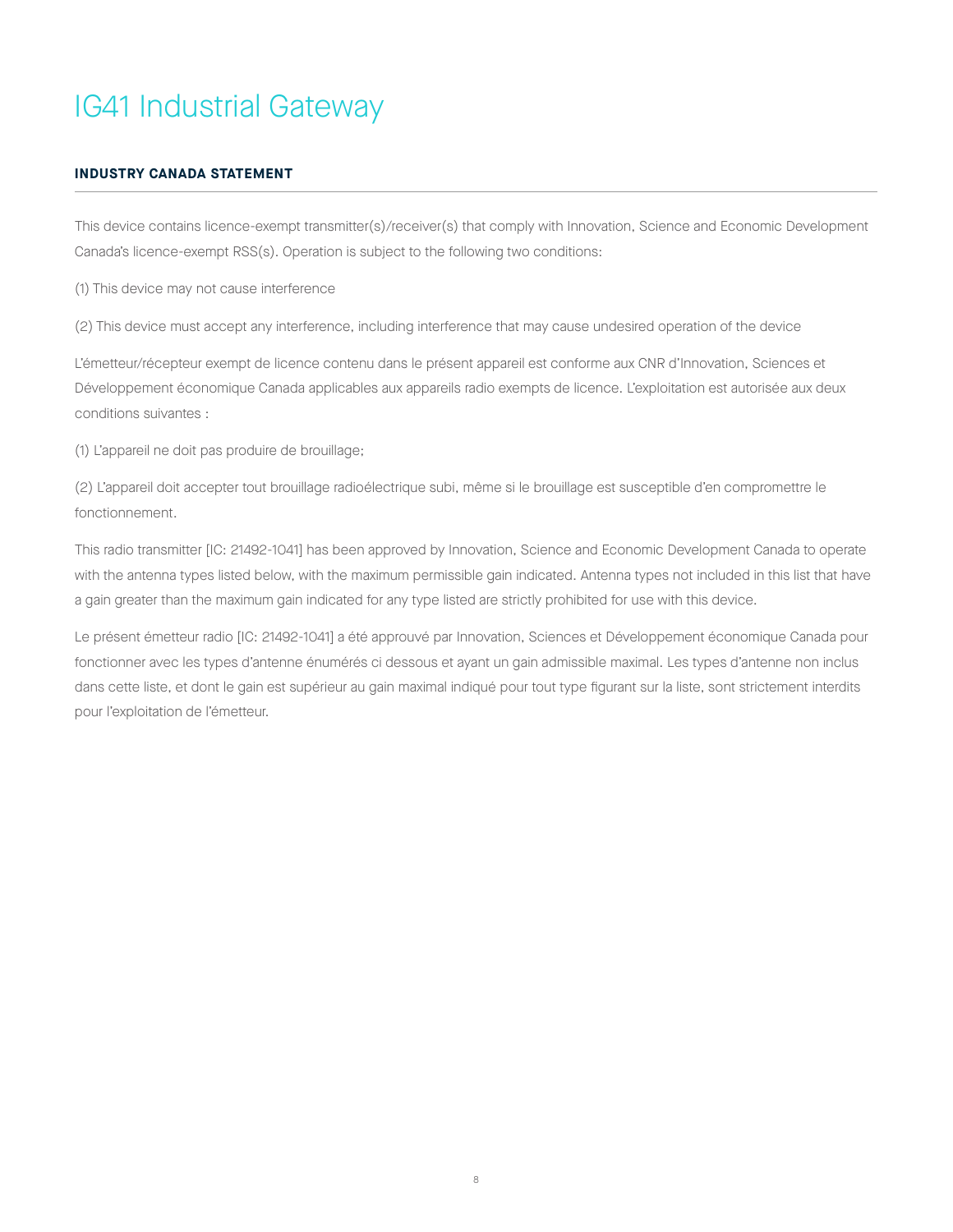### **INDUSTRY CANADA STATEMENT**

| <b>TYPE</b> | <b>CONNECTOR</b> | <b>GAIN</b>                                                                                | <b>REMARK</b> |
|-------------|------------------|--------------------------------------------------------------------------------------------|---------------|
| Dipole      | R-SMA            | 2.2dBi                                                                                     | For BT        |
| Dipole      | R-SMA            | 2.2dBi (2400~2483.5MHz)<br>6.2dBi (5150~5250MHz)<br>6.2dBi (5725~5850MHz)                  | For Wi Fi     |
| <b>PIFA</b> | R-SMA            | 4.8dBi (2400~2483.5MHz)<br>9.6dBi (5150~5250MHz)<br>9.6dBi (5725~5850MHz)                  | For Wi Fi     |
| Dipole      | <b>SMA</b>       | 0.7dBi                                                                                     | For Lora      |
| <b>PIFA</b> | <b>SMA</b>       | 3.5dBi                                                                                     | For Lora      |
| Dipole      | <b>SMA</b>       | 2.5dBi (1850~1910MHz / 1710~1755MHz)<br>0.9dBi (824~849MHz / 699~716MHz / 777~787MHz)      | For LTE       |
| Array       | N Jack           | 10dBi (1850~1910MHz / 1710~1755MHz)<br>7dBi (824~849MHz)<br>8dBi (699~716MHz / 777~787MHz) | For LTE       |
| <b>PIFA</b> | <b>SMA</b>       | 5.6dBi (1850~1910MHz / 1710~1755MHz)<br>0.5dBi (824~849MHz / 699~716MHz / 777~787MHz)      | For LTE       |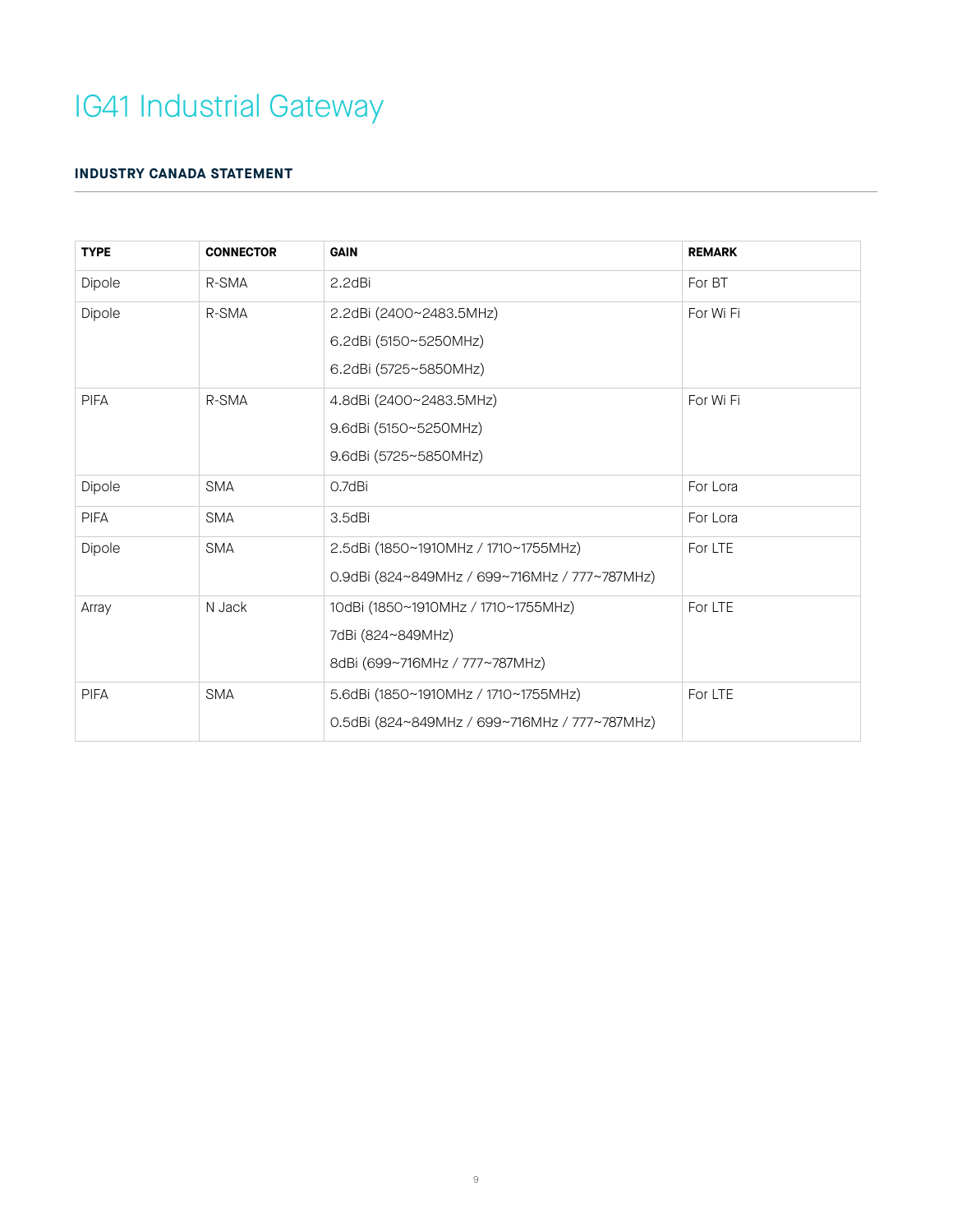### **INDUSTRY CANADA STATEMENT**

#### Caution:

the device for operation in the band 5150–5250 MHz is only for indoor use to reduce the potential for harmful interference to cochannel mobile satellite systems;

#### Avertissement:

les dispositifs fonctionnant dans la bande de 5150 à 5250MHz sont réservés uniquement pour une utilisation à l'intérieur afin de réduire les risques de brouillage préjudiciable aux systèmes de satellites mobiles utilisant les mêmes canaux;

#### Radiation Exposure Statement:

This equipment complies with Canada radiation exposure limits set forth for an uncontrolled environment. This equipment should be installed and operated with minimum distance 20 cm between the radiator & your body.

#### Déclaration d'exposition aux radiations:

Cet équipement est conforme Canada limites d'exposition aux radiations dans un environnement non contrôlé. Cet équipement doit être installé et utilisé à distance minimum de 20 cm entre le radiateur et votre corps.